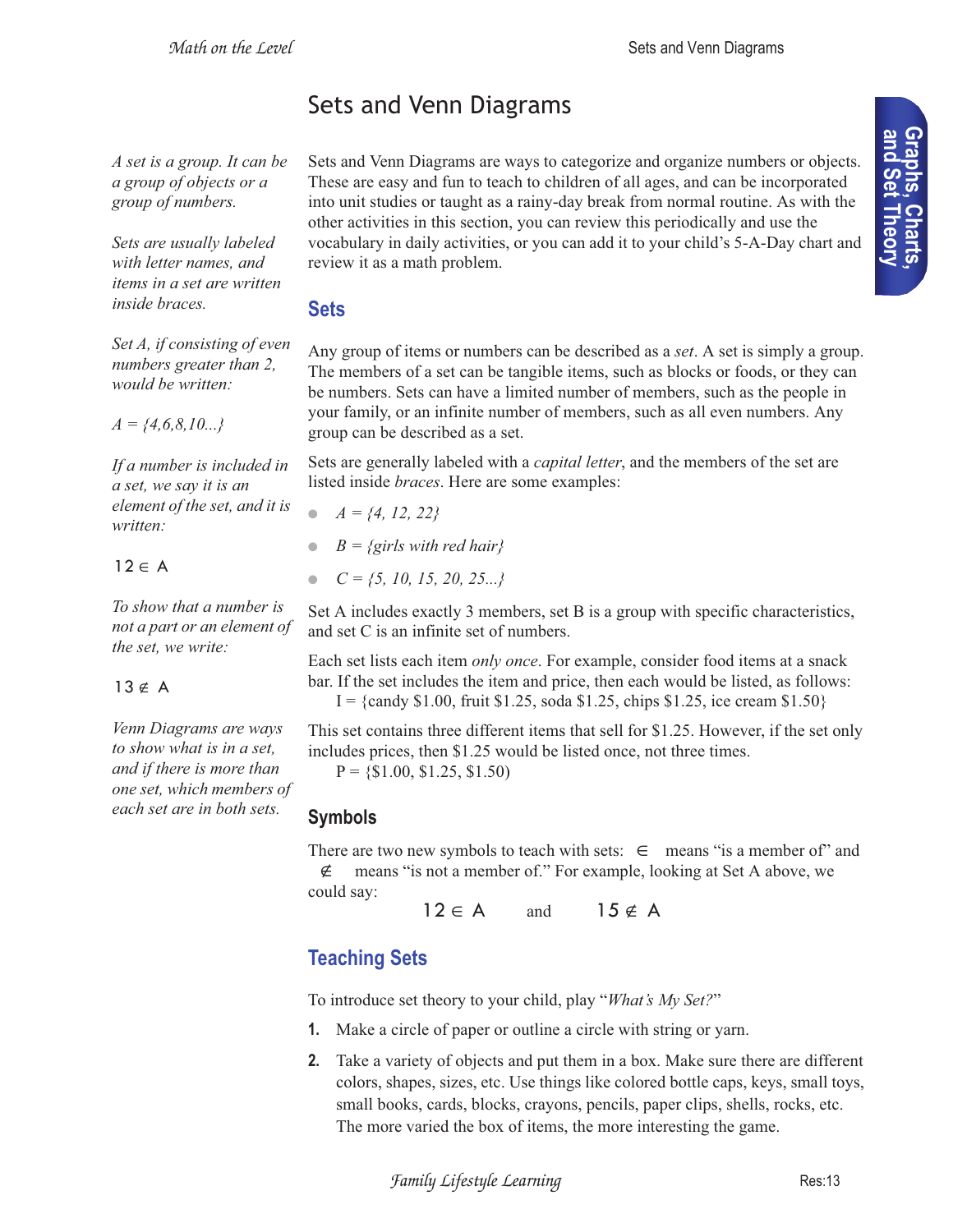- **3.** Think of a characteristic, such as *red.* Find a red object and put it inside the circle, but do not tell your child *why* you chose that object. Say, "This is a member of my set."
- **4.** Choose an object that is not red, put it outside the circle, and say, "This is not a member of my set."
- **5.** Repeat with 2 or 3 more objects, putting all red objects inside the set and all not-red objects outside the set. Then pick up an object and say, "Is this a member of my set?" The object of the game is for the child to discover the *rule* that determines if an object is a member of the set.

Colors are an easy way to start this game, and children can usually figure out the color pattern. Some other ways to group items could be:

- $\bullet$  Size large, small, thick, thin, tall, short
- $\bullet$  Texture smooth, bumpy, rough
- Function toys, things to write with, things that are usually thrown away
- Shape round, square, flat sides, curved
- Combinations red toys, smooth round items

One variation on the *What's My Set* game is for you to decide on the rule and then have your child pick an object from the box and put it in the circle. You then respond with, "Yes, that is a member of my set," or "No, that is not a member of my set." When your child can correctly place objects inside or outside the set, ask for the rule.

This can also be played without physical items. In the car, for example, you might say, "I have a set." Have your child name something and you say whether or not it is a member of your set. Be aware that this is a challenging concept, and it may be too hard for young children. For young ones, keep to items that they can see in the car.

### **Vocabulary**

As you play the *What's My Set* game or talk about sets, be sure to use the correct vocabulary. The terms *set* and *member* are important for your child to understand.

After your child can identify sets with physical items, show him or her the written symbols. Then you can play "What's My Set?" with written symbols instead of physical items. For example, choose Set S to be the multiples of 3 between 1 and 100 and write it down, but don't show your child. Have him or her guess numbers and you write whether or not the number is in your set:

| Guess: 7     | Write: $7 \notin A$   |
|--------------|-----------------------|
| Guess: 90    | Write: $90 \in A$     |
| Guess: 57    | Write $57 \in A$      |
| Guess: $102$ | Write: $102 \notin A$ |

When your child can correctly write the set,  $S = \{3, 6, 9, 12...99\}$ , the game ends.